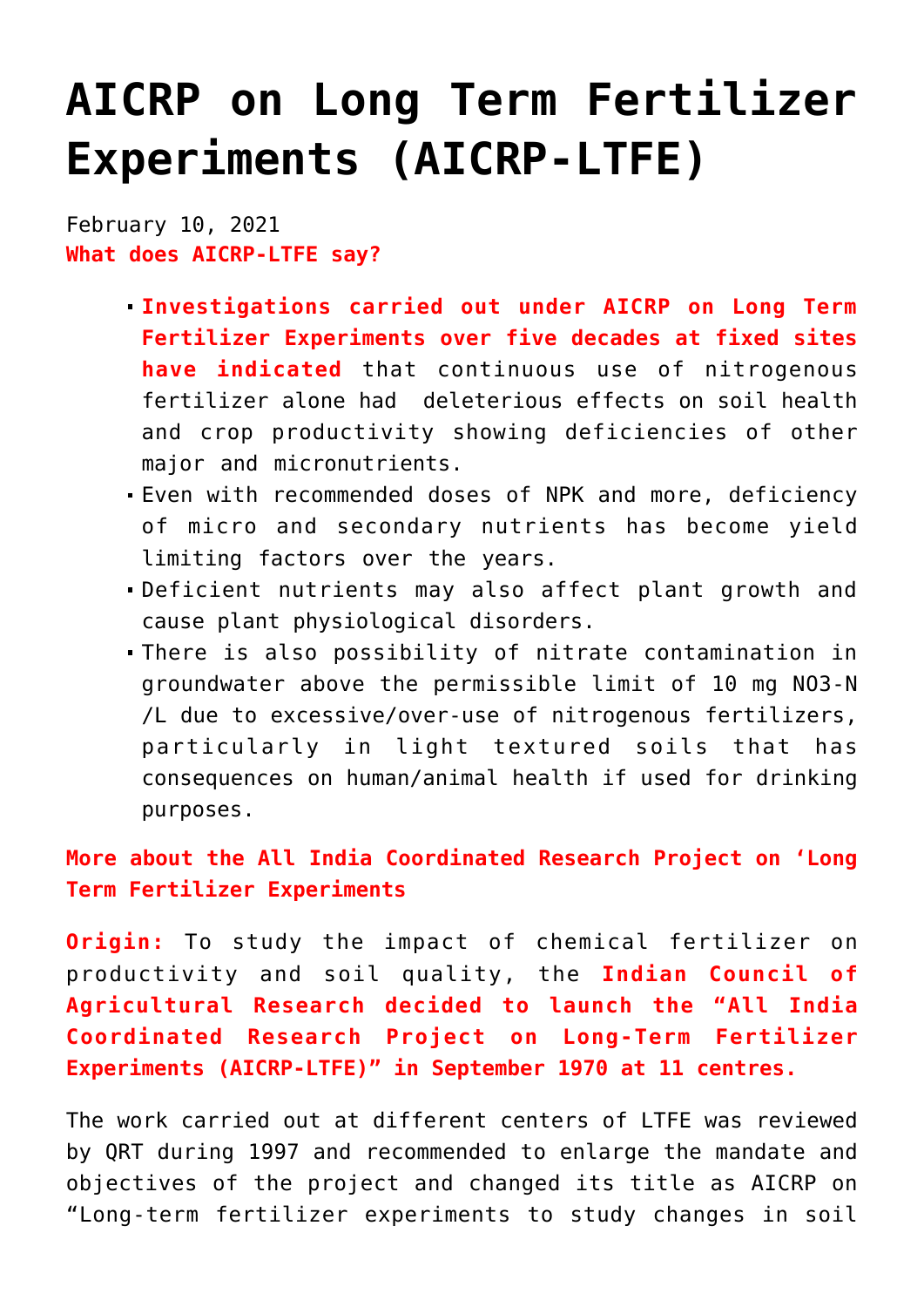quality, crop productivity and sustainability".

### **Purpose**

The purpose of conducting long term fertilizer experiments at fixed sites in different agro ecological zones (AEZ) with important cropping systems was not only **to monitor the changes in soil properties and yield responses and soil environment** due to continuous application of plant nutrient inputs through fertilizers and organic sources, but also **to help in synthesizing the strategies and policies for rational use and management of fertilizers to improve soil quality and to minimize environment degradation**. Thus the thrust of AICRP is on productivity, sustainability and environment safety

#### **Mission**

Soil Fertility Management through Integrated Plant Nutrient Supply for Enhancing and Sustaining Crop Production and Maintaining Soil Quality

#### **Mandate**

- To conduct coordinated long term fertilizer experiments in different soil types under diversified cropping systems
- To collate information on long term soil fertility trials.

## **Objectives**

- To study the effect of continuous application of plant nutrients, singly and in combination, in organic and inorganic forms including secondary and micronutrient elements (as per the need) on crop yield, nutrient composition and uptake in multiple cropping systems
- To work out the amount of nutrient removal by the crops
- To monitor the changes in soil properties as a result of continuous manuring and cropping with respect to the